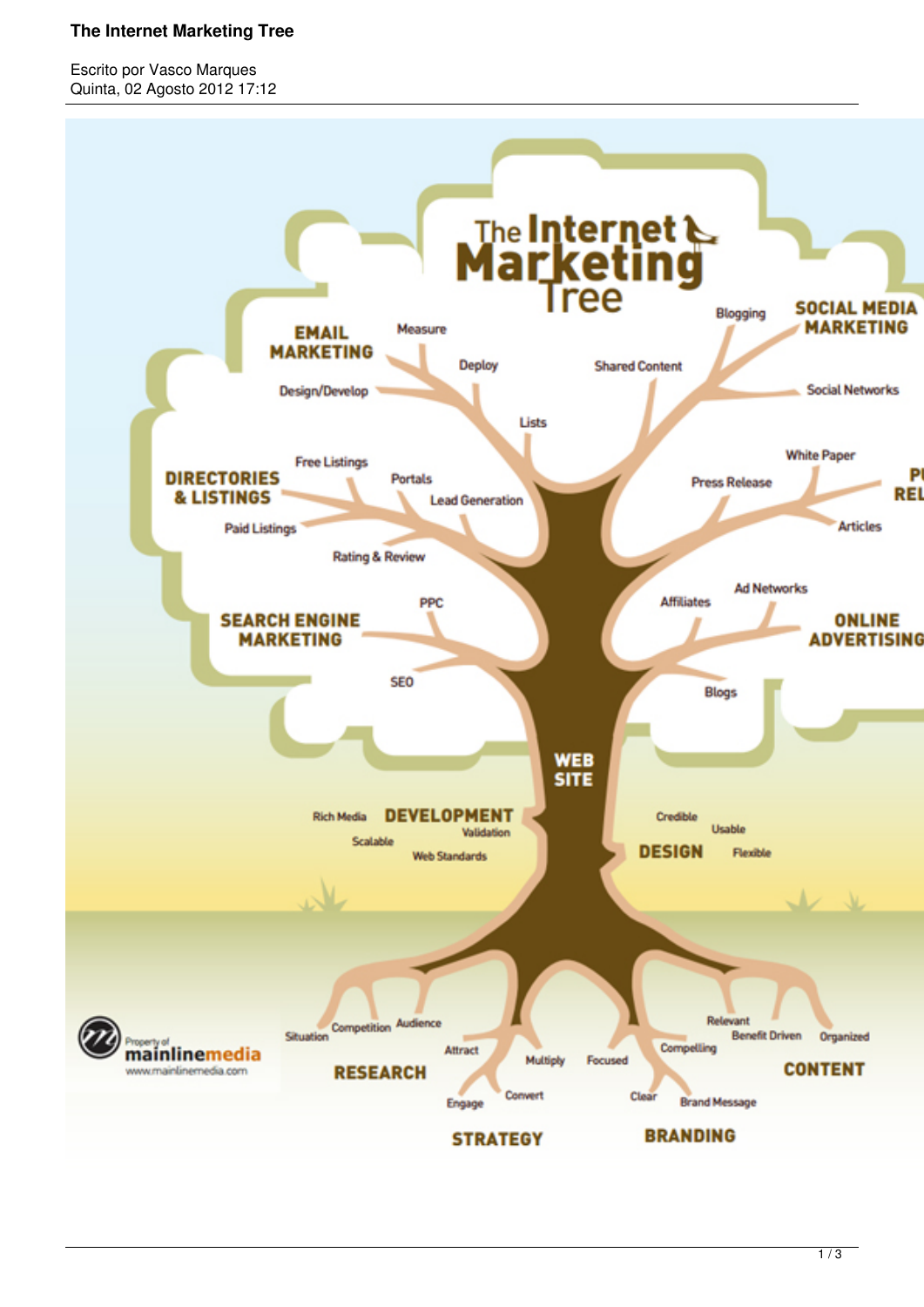#### **The Internet Marketing Tree**

Escrito por Vasco Marques Quinta, 02 Agosto 2012 17:12

 **The Genesis** As a web designer and internet marketing professional, I have always searched for ways to better understand and explain my industry as it constantly grows and changes. With so many terms, technologies and tactics to keep track of, I had always looked for simpler, better ways to depict the core principals, the many opportunities and show how they all fit together in a way that was digestible to my clients.

# **The Tree of Internet Life**

I find the tree provides a perfect metaphor because it not only provides the room to show all the components and possibilities, but it demonstrates the priority and order I feel is crucial to internet marketing done right.

# **Deep Roots**

First, planting strong, deep roots in the form of research, strategy, branding and content. It is tempting to jump ahead to the design and development phases of projects, but like a tree that has a weak root structure, your

marketing will not stand without a solid foundation to support it.

### **Sturdy Trunk**

The roots support a sturdy trunk made up of good web design and development. Just as a tree grows bigger and thicker over time, your website and web presence should be set up to do the same. The trunk is the core of

the tree, just like a good website should be the core your company's marketing.

### **Sprawling Branches**

The branches of the tree are a perfect symbol for the tremendous range of opportunities that exist for you to promote and advertise yourself. From Search Engine Marketing to Social Media Marketing, from Email to Online PR, etc.,

there is an ever growing number of categories and subcategories of promotional channels to exploit. But the important thing to understand is how they should grow out of a common strategy and how they should feed back

into your marketing core, namely your website.